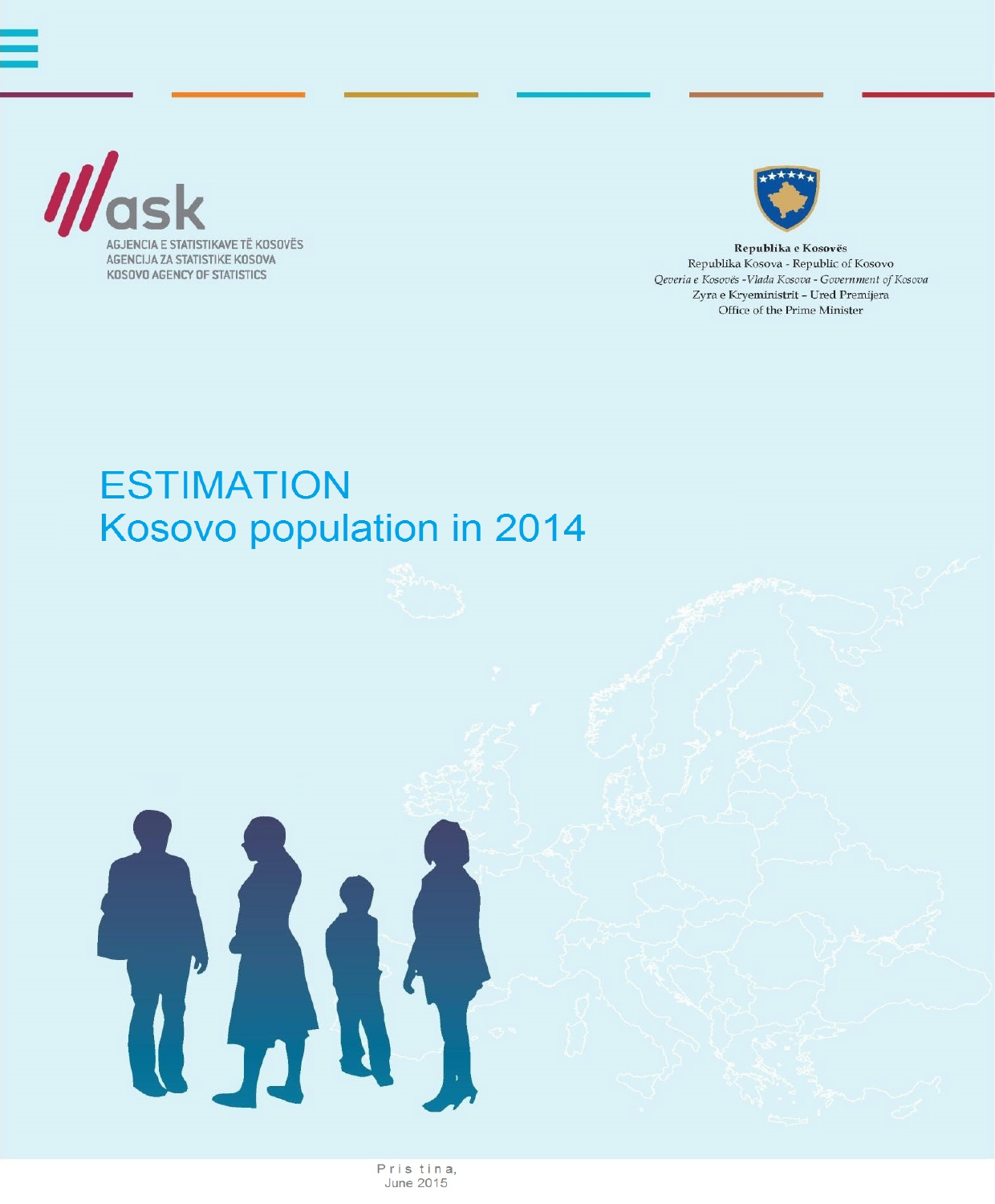

Republika e Kosovës Republika Kosova-Republic of Kosovo Qeveria **-** Vlada **-** Government Zyra e Kryeministrit **-** Ured Premijera **-** Office of the Prime Minister Agjencia e Statistikave të Kosovës **-** Agencija za Statistike Kosova **-** Kosovo Agency of Statistics

# ESTIMATION Kosovo population in 2014

P r i s t i n a June, 2015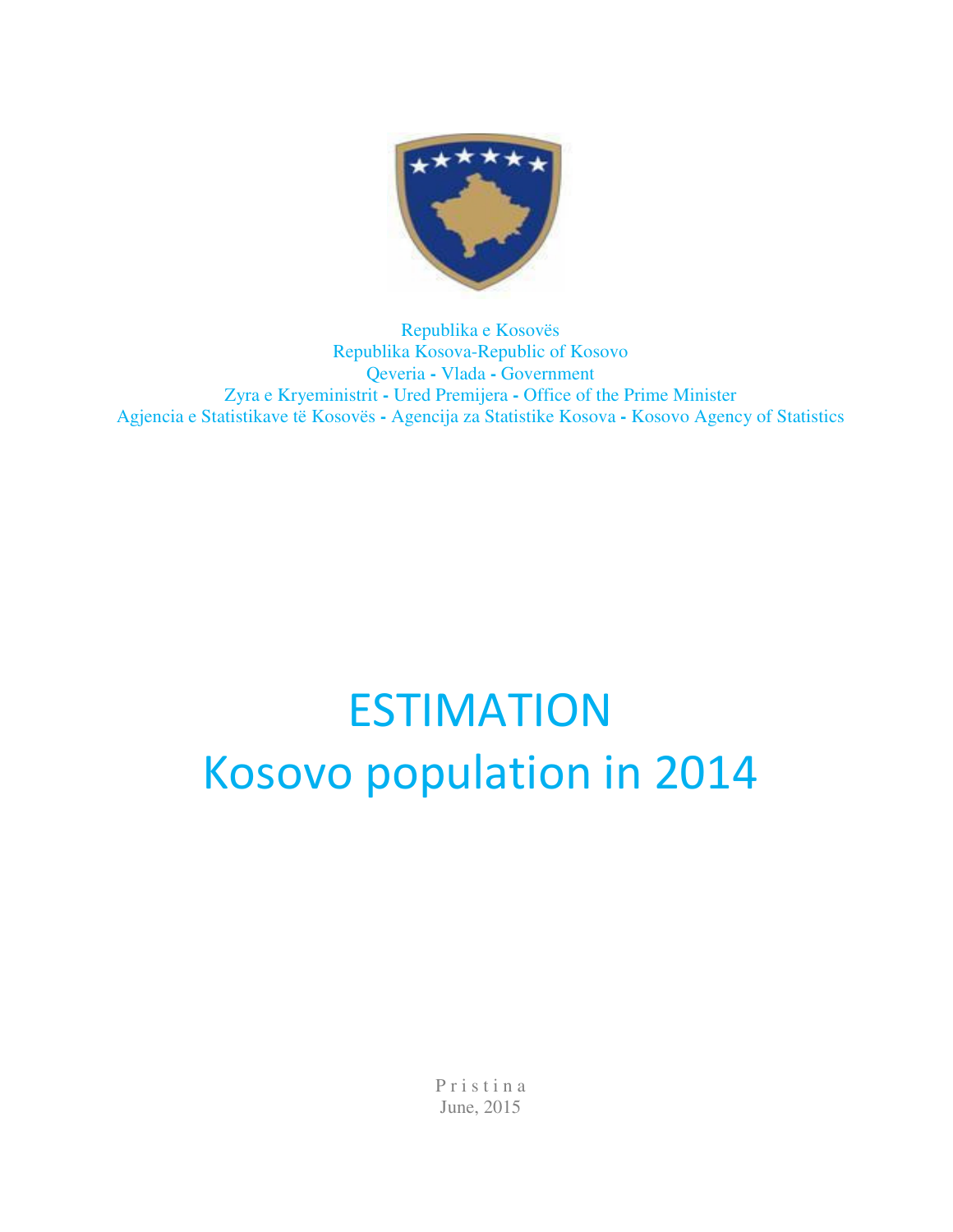#### Publication is prepared by:

 Bashkim Bellaqa - Director of Department of Social Statistics Avni Kastrati - Head of the Division of Population Statistics/Responsible Sanije Uka - Head of the Department of Population Statistics Arijeta Sojeva - Senior Official for Vital Statistics Elvira Tahiri – Official for Population Statistics Vlora Berisha – Swedish SIDA intern Dren Gashi – Information Technology Official

#### List of abbreviations and symbols

| <b>KAS</b>     | Kosovo Agency of Statistics                             |
|----------------|---------------------------------------------------------|
| <b>DSS</b>     | <b>Department of Social Statistics</b>                  |
| MIA            | inistry of Internal Affairs                             |
| UNHCR -        | United Nations High Commissioner for Refugees           |
| <b>IOM</b>     | International Organization for Migration                |
| <b>RAE</b>     | Roma, Ashkali and Egyptian                              |
| 0              | The data is less than 0.5 of the given measurement unit |
| $\ddot{\cdot}$ | Missing data                                            |
|                | No occurrence                                           |

Publisher: Kosovo Agency of Statistics (KAS) Publication date: June 2015 ©: Kosovo Agency of Statistics Reproduction is authorized if the source is indicated. For more information see: http://ask.rks-gov.net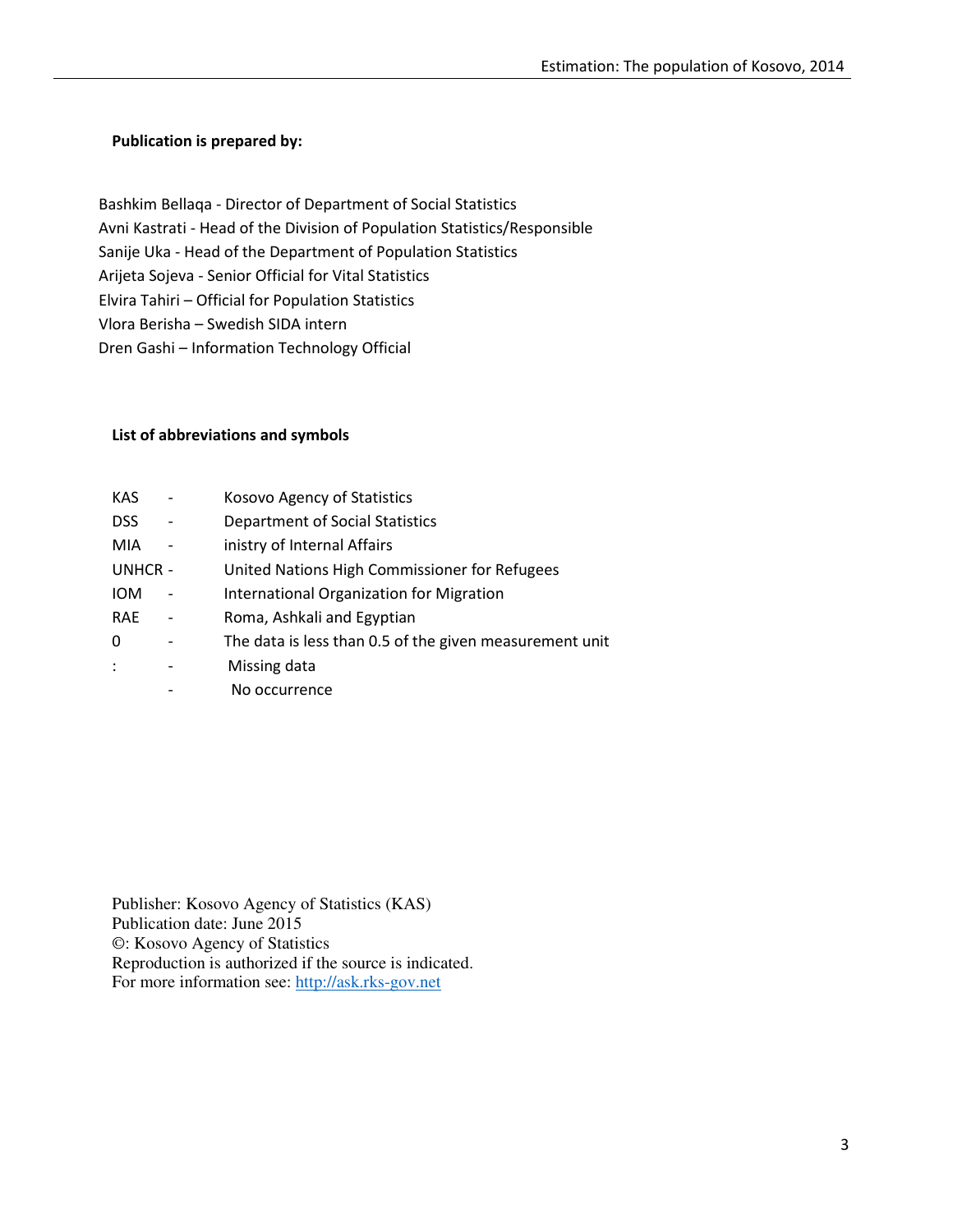# F o r e w o r d

Kosovo Agency of Statistics (KAS) through this publication aims to provide a statistically accurate estimation of the population which is necessary and practical standard required to be made every year by official statistical institutions of the country.

This is because in the period between the two censuses (ten years) significant changes occur in the population of a country, municipality or settlement.

Every year KAS will continue to make an estimation of the population in the country and municipal level, which simultaneously provides time series of demographic indicators on changes in the territorial level.

The yearly statistical data on population (demographics) are fundamental for the study and definition of a wide range of analyzes. Especially, the relationship and the particular importance with the social and economic issues, in certain municipal, national and regional levels.

Population statistics are important indicator and denominator for the decision makers, analysts, researchers and the different data users.

The data on population constitute essential component of national accounts, employment and other socioeconomic issues.

Therefore, for all data users, these are the latest official data on the estimation of population of Kosovo at the municipal and at the country level for 2014.



 Chief Executive of the Kosovo Agency of Statistics Mr. Isa Krasniqi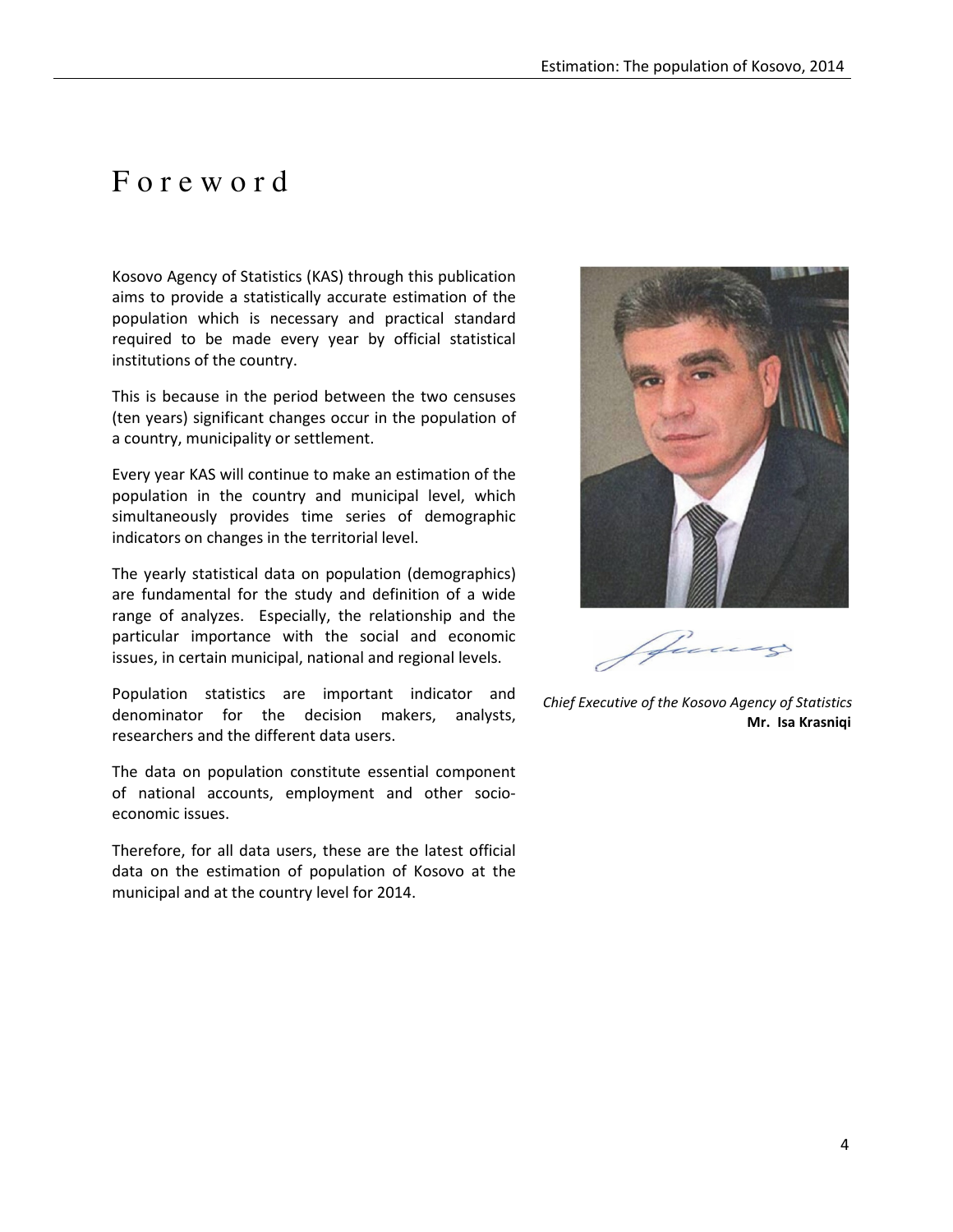# Content

| Table. 1 Population of Kosovo and natural growth for 2014 at the municipality level | 11 |
|-------------------------------------------------------------------------------------|----|
| Table. 2 Total Kosovo population and migration for 2014 at the municipality level   | 12 |
|                                                                                     | 13 |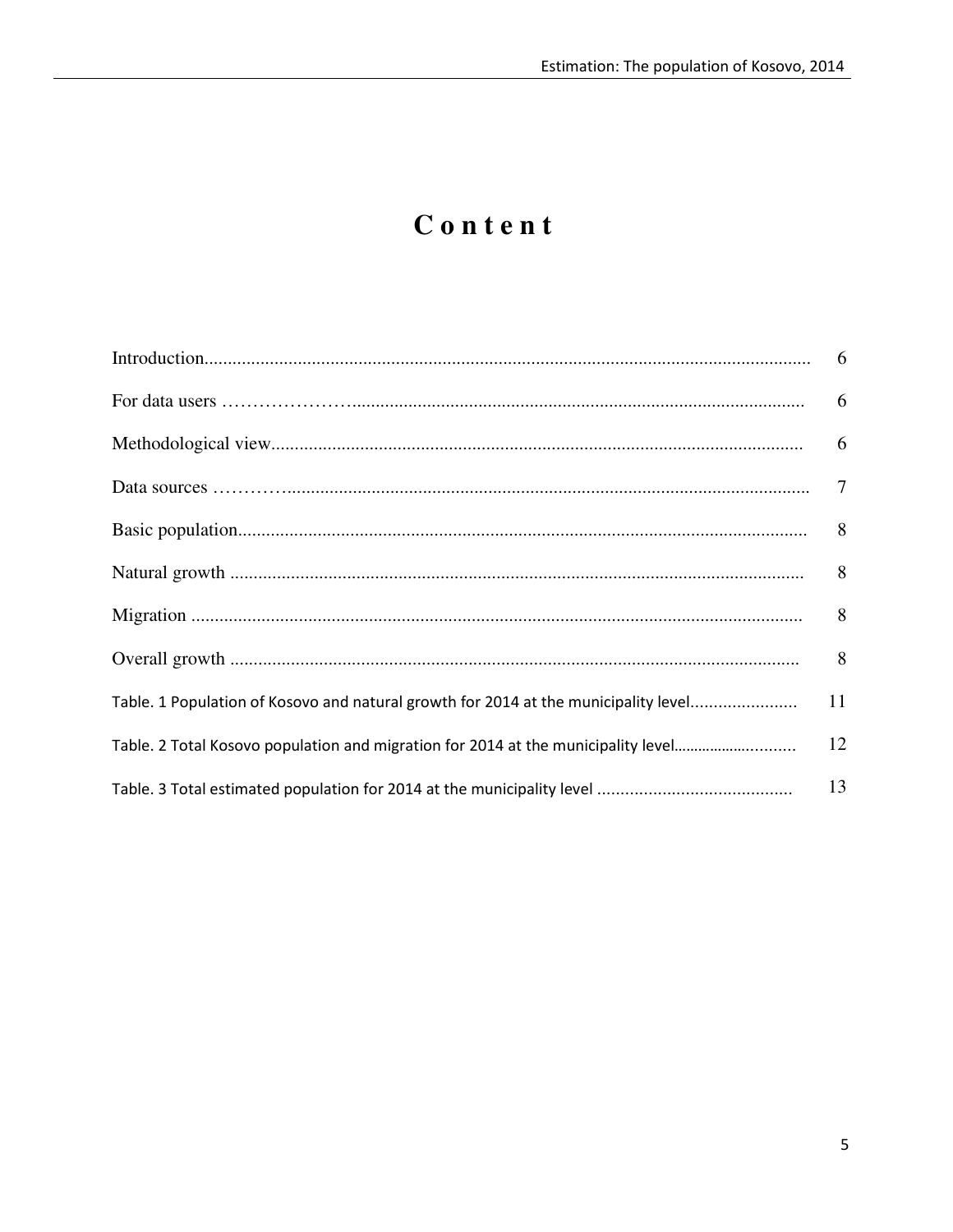# **INTRODUCTION**

#### For data users

The report includes population changes (natural increase and migration) that occurred during the period 1 January to 31 December 2014 in the territory of Kosovo.

#### Basis for the estimation of population

In preparing this estimation, KAS has applied methods practiced on population estimation made by the statistical institutions, by using different sources. Database to estimate the population for 2014 is taken from the estimated resident population in Kosovo at the end of 2013.

#### Methodological view

To estimate the number of resident population in the national/municipal level, population is affected by Fertility, Mortality and Migration (FMM).

Population estimation: population base + fertility - mortality ± external/internal migration.

The final estimated data on the number of population, at the municipal level, are calculated according to the following procedures:

- $Pn + (N-M)+(I-E)$
- Pn Estimated number of residents in a given year (2013)
- N The number of live births (natality), 1 January to 31 December 2014
- M The number of deaths (mortality), 1 January to 31 December 2014
- I Immigrations, 1 January to 31 December 2014
- E Emigrations, 1 January to 31 December 2014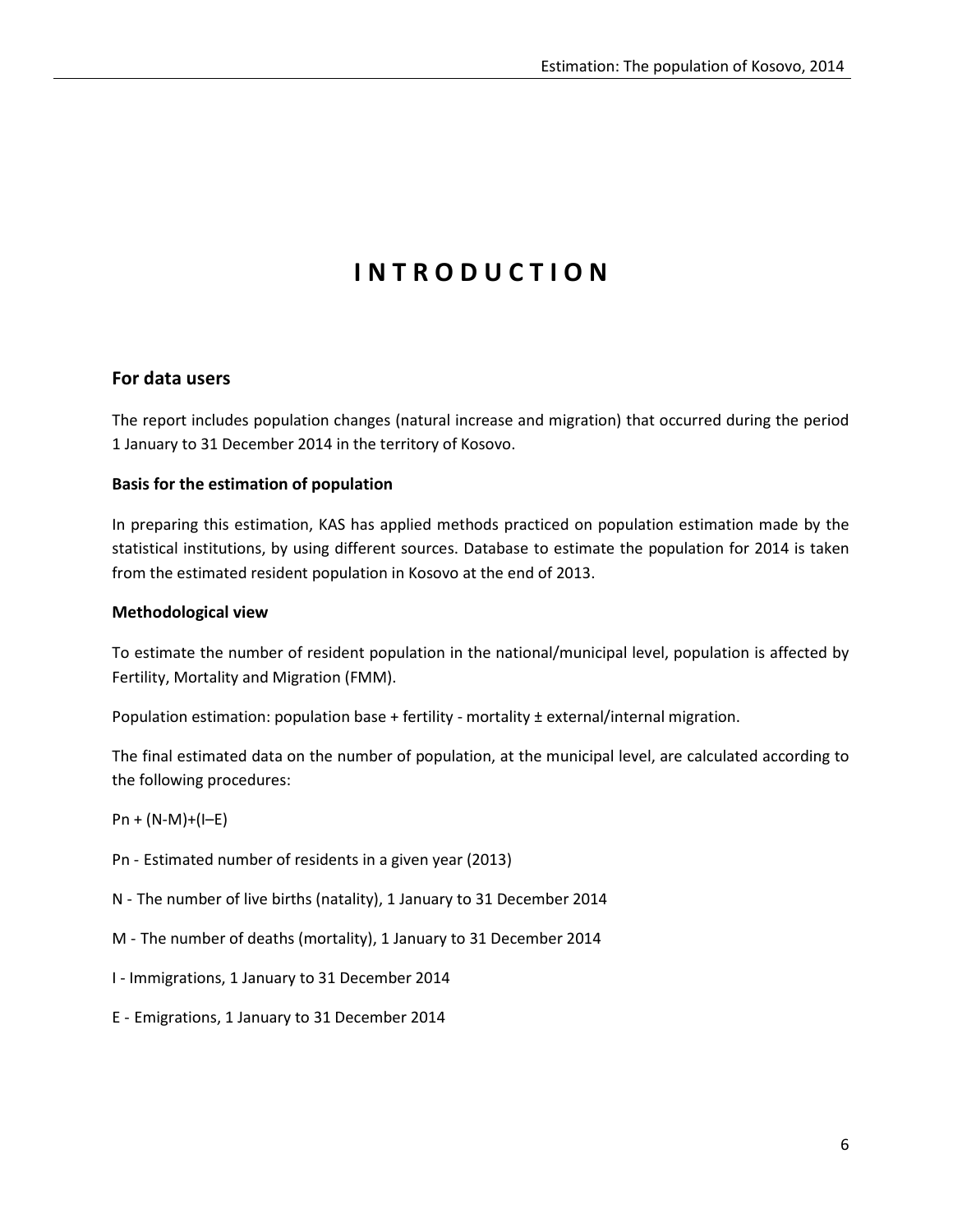## Data sources

Were used various statistical sources: estimation of 2013, data base from Census 2011, data base of Births and Deaths Statistics (KAS), the data from surveys conducted in KAS, administrative data (KAS bases), data from the municipalities of Kosovo, data from the Ministry of Interior Affairs, data basis from Eurostat, and data from statistical offices and migration of 33 countries, where the Kosovo emigration is mostly expressed.

Also, are used other administrative data from local institutions, surveys, reports and other research.

These data were analyzed by statistical methods, by serving as important instruments and important statistical records, in order to estimate the number of the population at the country and municipality level.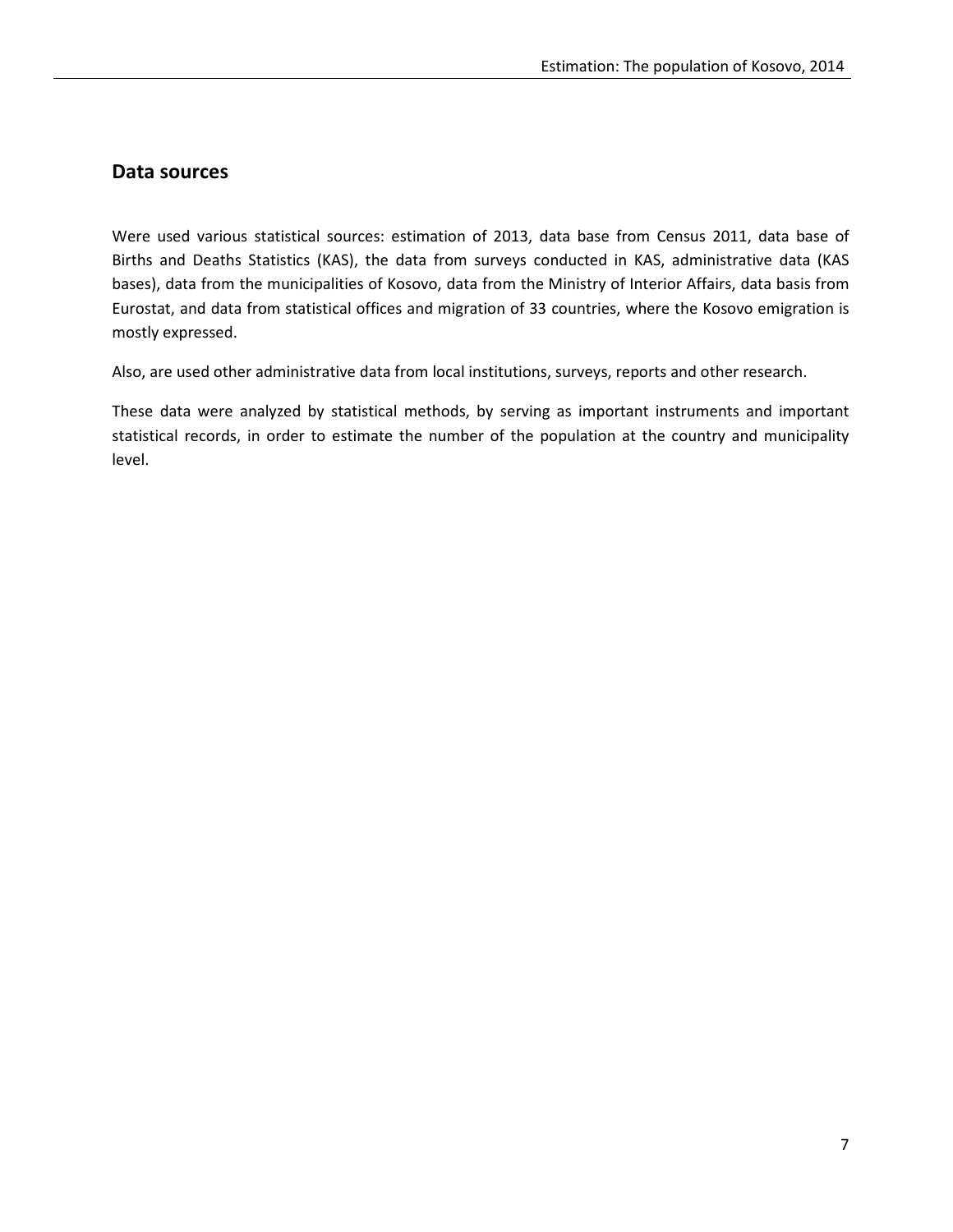## The base population

According to the "Estimation 2013" the number of the resident population in Kosovo was estimated 1 820 631 inhabitants.

## Natural growth

Births: according to data from KAS data base, the number of births (registered) for 2014 was a total of 32 369 live births. Of them, 32 087 births were with mother's permanent residence in Kosovo (resident).

Deaths: according to data from KAS data base, the number of deaths (registered) for 2014 was a total of 8 165 deaths (with residency in Kosovo).

Natural increase: the population of Kosovo during 2014 has increased to 23 922 inhabitants.

## Migration

International immigration: according to data from the Ministry of Internal Affairs (MIA), UNHCR, IOM and data from several municipalities, the number of returnees (immigrants) in Kosovo, in 2014, was a total of 5 720 inhabitants.

International emigration: the number of immigrants during 2014 Kosovo was a total 45 333 inhabitants. This edition includes all immigrants, legal and illegal.

National migration: during 2014 it is estimated that a significant number of the resident population in Kosovo has changed residence (municipality) for various reasons. According to the assessment, the number of people who have changed their previous municipality (from one municipality to another municipality) is a total of 9 466 inhabitants.

## Overall growth

Based on these data, despite population increase (32 087 births), resident population of Kosovo for the period 1 January to 31 December 2014 is reduced to 15 687 inhabitants due to international migration. The resident population in Kosovo for 2014 is estimated to be 1 804 944 inhabitants.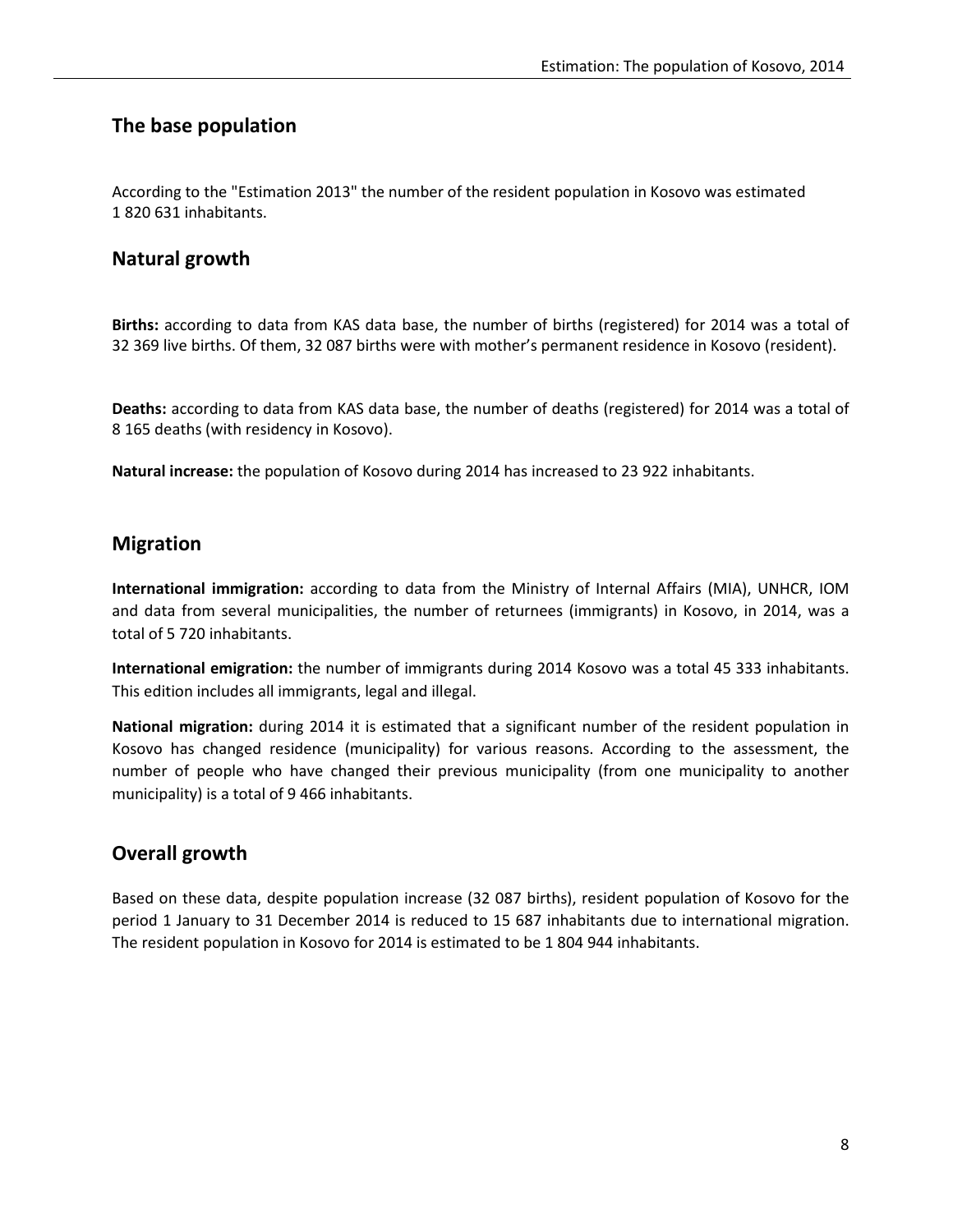|  |  | Table 1. Kosovo's population and natural increase for 2014 at the municipality level |
|--|--|--------------------------------------------------------------------------------------|
|--|--|--------------------------------------------------------------------------------------|

|                | <b>Municipality</b> | <b>Total estimated</b>           |                                       | According to permanent residence<br>in the municipality | Natural growth         | <b>Total population and</b><br>natural increase<br>$(01.01 - 31.12 2014)$ |  |
|----------------|---------------------|----------------------------------|---------------------------------------|---------------------------------------------------------|------------------------|---------------------------------------------------------------------------|--|
| No.            |                     | population (31<br>December 2013) | Birth rate,<br>natality<br>$(2014)$ , | Mortality (2014)                                        | $(01.01 - 31.12/2014)$ |                                                                           |  |
| 1              | Deçan               | 40,549                           | 639                                   | 153                                                     | 486                    | 41,035                                                                    |  |
| $\overline{2}$ | Gjakovë             | 96,162                           | 1,598                                 | 518                                                     | 1,080                  | 97,242                                                                    |  |
| 3              | Gllogoc             | 59,990                           | 1,093                                 | 245                                                     | 848                    | 60,838                                                                    |  |
| 4              | Gjilan              | 91,489                           | 1,557                                 | 476                                                     | 1,081                  | 92,570                                                                    |  |
| 5              | Dragash             | 34,364                           | 562                                   | 267                                                     | 295                    | 34,659                                                                    |  |
| 6              | Istog               | 40,126                           | 664                                   | 192                                                     | 472                    | 40,598                                                                    |  |
| 7              | Kaçanik             | 33,875                           | 575                                   | 163                                                     | 412                    | 34,287                                                                    |  |
| 8              | Klinë               | 39,555                           | 930                                   | 178                                                     | 752                    | 40,307                                                                    |  |
| 9              | Fushë Kosovë        | 37,843                           | 701                                   | 164                                                     | 537                    | 38,380                                                                    |  |
| 10             | Kamenicë            | 35,261                           | 423                                   | 213                                                     | 210                    | 35,471                                                                    |  |
| 11             | Mitrovicë           | 73,363                           | 1,565                                 | 434                                                     | 1131                   | 74,494                                                                    |  |
| 12             | North Mitrovica     | 12,139                           | 20                                    | 8                                                       | 12                     | 12,151                                                                    |  |
| 13             | Leposaviq           | 13,485                           | 11                                    | 6                                                       | 5                      | 13,490                                                                    |  |
| 14             | Lipjan              | 59,196                           | 1,140                                 | 237                                                     | 903                    | 60,099                                                                    |  |
| 15             | Novobërdë           | 6,923                            | 46                                    | 27                                                      | 19                     | 6,942                                                                     |  |
| 16             | Obiliq              | 22,105                           | 393                                   | 80                                                      | 313                    | 22,418                                                                    |  |
| 17             | Rahovec             | 57,645                           | 1,038                                 | 204                                                     | 834                    | 58,479                                                                    |  |
| 18             | Pejë                | 97,706                           | 1,625                                 | 493                                                     | 1,132                  | 98,838                                                                    |  |
| 19             | Podujevë            | 89,051                           | 1,443                                 | 340                                                     | 1,103                  | 90,154                                                                    |  |
| 20             | Prishtinë           | 207,477                          | 3,709                                 | 810                                                     | 2,899                  | 210,376                                                                   |  |
| 21             | Prizren             | 182,449                          | 3,359                                 | 840                                                     | 2,519                  | 184,968                                                                   |  |
| 22             | Skenderaj           | 51,361                           | 1,081                                 | 221                                                     | 860                    | 52,221                                                                    |  |
| 23             | Shtime              | 28,096                           | 522                                   | 127                                                     | 395                    | 28,491                                                                    |  |
| 24             | Shtërpcë            | 6,873                            | 94                                    | 19                                                      | 75                     | 6,948                                                                     |  |
| 25             | Suharekë            | 61,352                           | 1,360                                 | 291                                                     | 1,069                  | 62,421                                                                    |  |
| 26             | Ferizaj             | 111,842                          | 1,982                                 | 537                                                     | 1,445                  | 113,287                                                                   |  |
| 27             | Viti                | 47,774                           | 831                                   | 213                                                     | 618                    | 48,392                                                                    |  |
| 28             | Vushtrri            | 71,212                           | 1,303                                 | 354                                                     | 949                    | 72,161                                                                    |  |
| 29             | Zubin Potok         | 6,508                            | 22                                    | $\mathbf 2$                                             | $20\,$                 | 6,528                                                                     |  |
| 30             | Zveçan              | 7,319                            | 13                                    | $\overline{4}$                                          | 9                      | 7,328                                                                     |  |
| 31             | Malishevë           | 56,482                           | 1,267                                 | 208                                                     | 1,059                  | 57,541                                                                    |  |
| 32             | Junik               | 6,226                            | 76                                    | 18                                                      | 58                     | 6,284                                                                     |  |
| 33             | Mamushë             | 5,688                            | 105                                   | 15                                                      | 90                     | 5,778                                                                     |  |
| 34             | Hani i Elezit       | 9,613                            | 194                                   | 57                                                      | 137                    | 9,750                                                                     |  |
| 35             | Graçanicë           | 11,359                           | 60                                    | 5                                                       | 55                     | 11,414                                                                    |  |
| 36             | Ranillug            | 3,791                            | 52                                    | 21                                                      | 31                     | 3,822                                                                     |  |
| 37             | Partesh             | 1,731                            | 19                                    | 18                                                      | $\mathbf 1$            | 1,732                                                                     |  |
| 38             | Kllokot             | 2,651                            | 15                                    | $\overline{7}$                                          | 8                      | 2,659                                                                     |  |
| Total          |                     | 1,820,631                        | 32,087                                | 8,165                                                   | 23,922                 | 1,844,553                                                                 |  |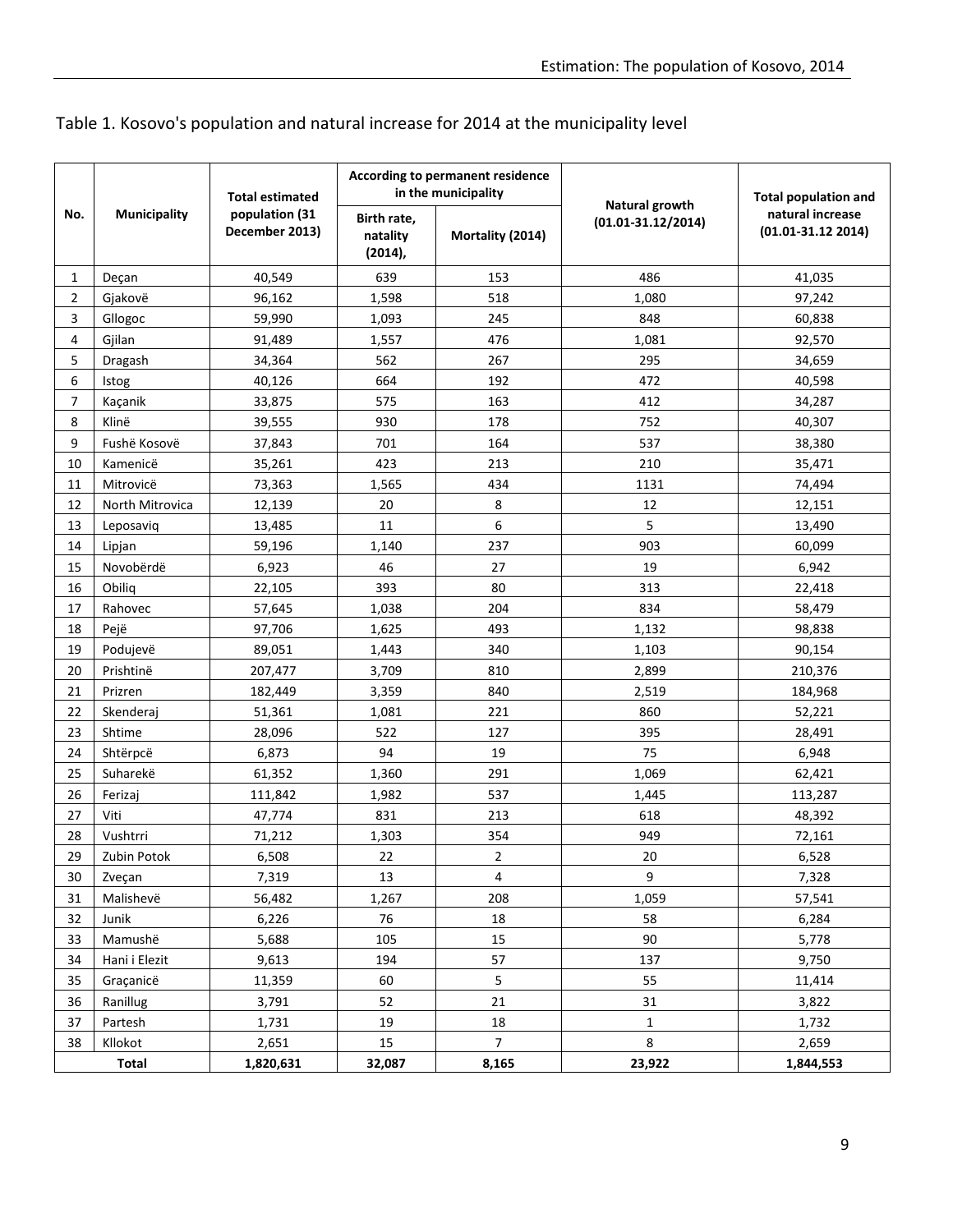|                | Municipality    | <b>Estimated</b><br>population<br>(December<br>31, 2013) | International migration (2014) |              |                                                 | <b>National migration (2014)</b> |              |                                            | <b>Overall balance</b>                            | Total<br>population                         |
|----------------|-----------------|----------------------------------------------------------|--------------------------------|--------------|-------------------------------------------------|----------------------------------|--------------|--------------------------------------------|---------------------------------------------------|---------------------------------------------|
| No.            |                 |                                                          | <b>immigrationEmigration</b>   |              | <b>Balance of</b><br>international<br>migration | mmigration migration             |              | <b>National</b><br>balance of<br>migration | of migration at<br>the municipal<br>level in 2014 | and migration<br>$(01.01 - 31.12)$<br>2014) |
| 1              | Deçan           | 40,549                                                   | 127                            | 276          | $-149$                                          | 128                              | 167          | -39                                        | $-188$                                            | 40,361                                      |
| $\overline{2}$ | Gjakovë         | 96,162                                                   | 302                            | 1,869        | $-1567$                                         | 273                              | 372          | -99                                        | $-1,666$                                          | 94,496                                      |
| 3              | Gllogoc         | 59,990                                                   | 189                            | 756          | $-567$                                          | 244                              | 404          | $-160$                                     | $-727$                                            | 59,263                                      |
| 4              | Gjilan          | 91,489                                                   | 287                            | 5,416        | $-5129$                                         | 368                              | 424          | $-56$                                      | $-5,185$                                          | 86,304                                      |
| 5              | Dragash         | 34,364                                                   | 107                            | 423          | $-316$                                          | 55                               | 157          | $-102$                                     | -418                                              | 33,946                                      |
| 6              | <b>Istog</b>    | 40,126                                                   | 126                            | 863          | $-737$                                          | 242                              | 140          | 102                                        | $-635$                                            | 39,491                                      |
| 7              | Kaçanik         | 33,875                                                   | 106                            | 496          | $-390$                                          | 115                              | 228          | $-113$                                     | $-503$                                            | 33,373                                      |
| 8              | Klinë           | 39,555                                                   | 125                            | 872          | -747                                            | 228                              | 261          | -33                                        | $-780$                                            | 38,775                                      |
| 9              | Fushë Kosovë    | 37,843                                                   | 120                            | 1,437        | $-1317$                                         | 869                              | 197          | 672                                        | $-645$                                            | 37,198                                      |
| 10             | Kamenicë        | 35,261                                                   | 110                            | 1,632        | $-1522$                                         | 90                               | 440          | $-350$                                     | $-1,872$                                          | 33,389                                      |
| 11             | Mitrovicë       | 73,363                                                   | 231                            | 2,987        | $-2756$                                         | 283                              | 385          | $-102$                                     | $-2,858$                                          | 70,505                                      |
| 12             | North Mitrovica | 12,139                                                   | 38                             | 17           | 21                                              | 2                                | $\mathbf{1}$ | 1                                          | 22                                                | 12,161                                      |
| 13             | Leposavig       | 13,485                                                   | 42                             | 11           | 31                                              | 3                                | 9            | -6                                         | 25                                                | 13,510                                      |
| 14             | Lipjan          | 59,196                                                   | 186                            | 1,867        | $-1681$                                         | 280                              | 325          | $-45$                                      | $-1,726$                                          | 57,471                                      |
| 15             | Novobërdë       | 6,923                                                    | 22                             | 92           | $-70$                                           | 117                              | 36           | 81                                         | 11                                                | 6,934                                       |
| 16             | Obilig          | 22.105                                                   | 70                             | 1,428        | $-1358$                                         | 193                              | 197          | -4                                         | $-1,362$                                          | 20,743                                      |
| 17             | Rahovec         | 57,645                                                   | 181                            | 350          | $-168$                                          | 169                              | 266          | $-97$                                      | $-265$                                            | 57,380                                      |
| 18             | Pejë            | 97,706                                                   | 306                            | 1,357        | $-1051$                                         | 302                              | 313          | $-11$                                      | $-1,062$                                          | 96,644                                      |
| 19             | Podujevë        | 89,051                                                   | 280                            | 2,876        | $-2596$                                         | 167                              | 889          | $-722$                                     | $-3,318$                                          | 85,732                                      |
| 20             | Prishtinë       | 207,477                                                  | 652                            | 5,079        | -4427                                           | 2,456                            | 1,343        | 1113                                       | $-3,314$                                          | 204,163                                     |
| 21             | Prizren         | 182,449                                                  | 574                            | 1,236        | $-662$                                          | 671                              | 391          | 280                                        | -382                                              | 182,067                                     |
| 22             | Skenderaj       | 51,361                                                   | 162                            | 476          | $-314$                                          | 198                              | 552          | $-354$                                     | -668                                              | 50,693                                      |
| 23             | Shtime          | 28,096                                                   | 88                             | 739          | -651                                            | 154                              | 176          | $-22$                                      | $-673$                                            | 27,424                                      |
| 24             | Shtërpcë        | 6,873                                                    | 22                             | 28           | $-6$                                            | 24                               | 60           | $-36$                                      | -42                                               | 6,831                                       |
| 25             | Suharekë        | 61,352                                                   | 194                            | 1,674        | $-1480$                                         | 205                              | 277          | $-72$                                      | $-1,552$                                          | 59,800                                      |
| 26             | Ferizaj         | 111,842                                                  | 351                            | 5,843        | $-5492$                                         | 535                              | 345          | 190                                        | $-5,302$                                          | 106,540                                     |
| 27             | Viti            | 47,774                                                   | 150                            | 1,023        | $-873$                                          | 159                              | 244          | $-85$                                      | $-958$                                            | 46,816                                      |
| 28             | Vushtrri        | 71,212                                                   | 224                            | 3,466        | $-3242$                                         | 268                              | 394          | $-126$                                     | $-3,368$                                          | 67,844                                      |
| 29             | Zubin Potok     | 6,508                                                    | $20\,$                         | 8            | 13                                              | $\overline{\mathbf{c}}$          | 6            | -4                                         | 9                                                 | 6,517                                       |
| 30             | Zvecan          | 7,319                                                    | 23                             | 4            | 18                                              | 4                                | 9            | $-5$                                       | 13                                                | 7,332                                       |
| 31             | Malishevë       | 56,482                                                   | 178                            | 678          | $-500$                                          | 216                              | 368          | $-152$                                     | $-652$                                            | 55,830                                      |
| 32             | Junik           | 6,226                                                    | 19                             | 4            | 16                                              | 37                               | 18           | 19                                         | 35                                                | 6,261                                       |
| 33             | Mamushë         | 5,688                                                    | 18                             | 6            | 12                                              | $\overline{2}$                   | $\mathbf{1}$ | $\mathbf{1}$                               | 13                                                | 5,700                                       |
| 34             | Hani i Elezit   | 9,613                                                    | 30                             | 23           | $\overline{7}$                                  | 48                               | 46           | 2                                          | 9                                                 | 9,622                                       |
| 35             | Graçanicë       | 11,359                                                   | 35                             | 13           | 23                                              | 296                              | 13           | 283                                        | 306                                               | 11,664                                      |
| 36             | Ranillug        | 3,791                                                    | 12                             | 3            | 9                                               | 9                                | 5            | 4                                          | 13                                                | 3,804                                       |
| 37             | Partesh         | 1,731                                                    | 5                              | $\mathbf{2}$ | 4                                               | 6                                | 4            | $\overline{2}$                             | 6                                                 | 1,737                                       |
| 38             | Kllokot         | 2,651                                                    | 8                              | 3            | 5                                               | 48                               | 3            | 45                                         | 50                                                | 2,700                                       |
|                | Total           | 1,820,631                                                | 5,720                          | 45,333       | $-39,609$                                       | 9,466                            | 9,466        | 0                                          | $-39,609$                                         | 1,781,021                                   |

# Table 2. Kosovo's population and migration for 2014 at the municipality level